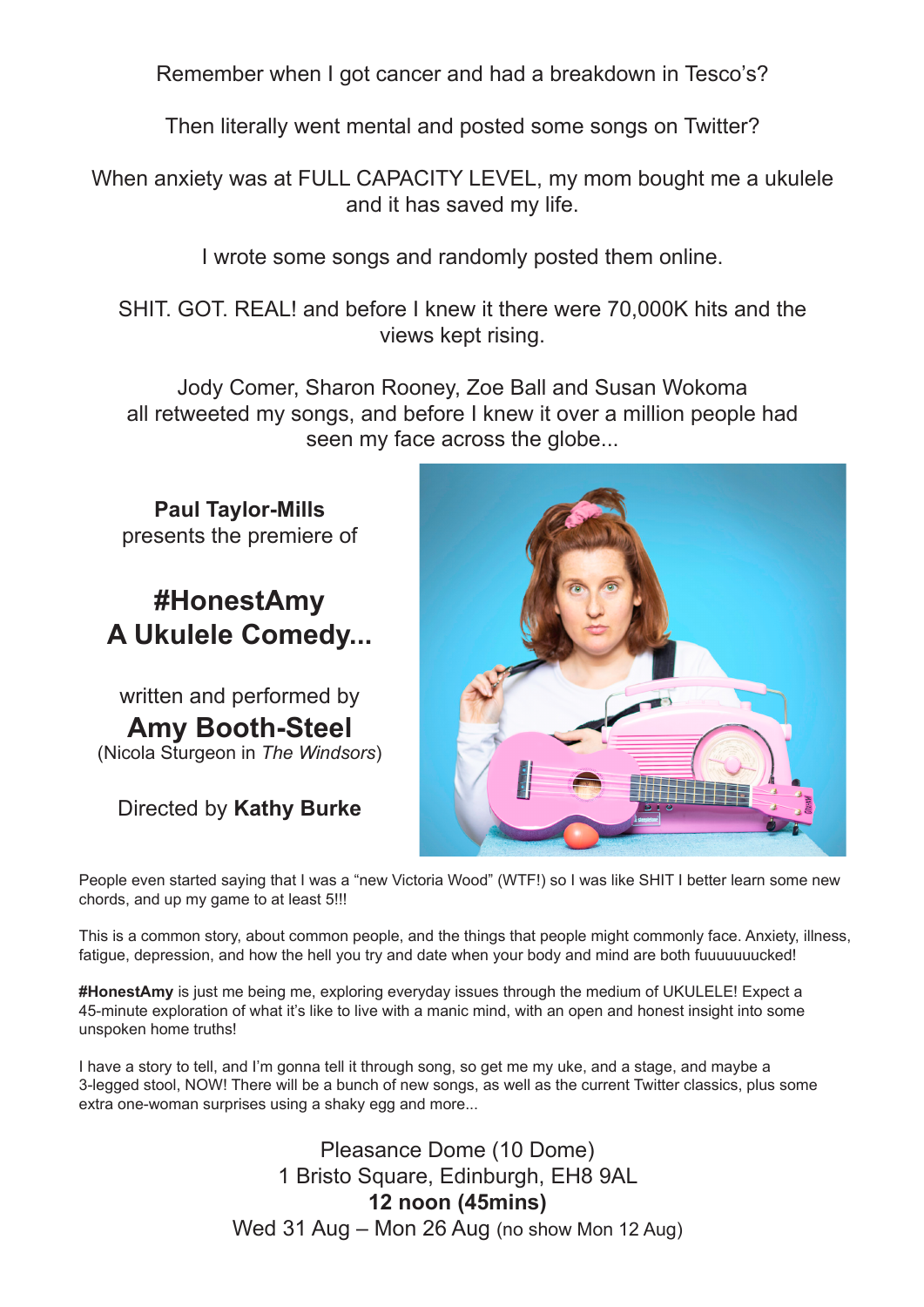

*"This is brilliant, PTSD after a serious illness is no joke"* Susan Wokoma

> *"WOW"*  Sharon Rooney

*"This Dame!"* Zoe Ball

Photo Richard Southgate

#### **AMY BOOTH-STEEL**

Amy is best known for her TV appearances as Mel in *Wannabe*, the BBC Three sitcom about a singer aiming to return to the limelight, Nicola Sturgeon in *The Windsors* and is in Matt Berry's upcoming series *Year of the Rabbit*  on C4.

She trained at Birmingham School of Acting. Her theatre credits include Mrs Fleming in *Heather*s (West End) Audrey in *As You Like It* (Regent's Park) Prime Minister in *The Assassination of Katie Hopkins* (Theatr Clwyd) Jean in *A Pacifist's Guide to the War on Cancer* (National Theatre) Dierdre/Mrs Ormerod in *Anita & Me* (Theatre Royal Stratford East & Birmingham Rep) Doreen Slater/Miss Elf in *Adrian Mole 13 3/4* (Leicester Curve) Joyce Chilvers in *Betty Blue Eyes* (UK Tour) Piper in *The Light Princess* (National Theatre) Dolly in *One Man Two Guvnors* (UK & International Tour) Mrs Meers in *Thoroughly Modern Millie* (Watermill Theatre) Pimple in *She Stoops to Conquer* (National Theatre) Peggy in Swallows & Amazons (Bristol Old Vic) La Rosa in *Sister Act* (London Palladium original cast) Fraulein Schweiger in *The Sound of Music* (London Palladium)

#### **KATHY BURKE (Director)**

Kathy Burke has worked extensively as director, actor and writer enjoying considerable success in each of the disciplines.

She won Best Actress at Cannes (1997) and a BIFFA Award for *Nil By Mouth*; a British Comedy Award (2002) for *Gimme Gimme Gimme* and an RTS Award for *Mr Wroe's Virgins* (1994).

Kathy is well known for her TV work which includes: *Walking and Talking* which she wrote and acted in as 'Angry Nun', *Ab Fab, Gimme Gimme Gimme* and several series of *Harry Enfield and Chums* and the spin-off film *Kevin and Perry Go Large*. Her theatre directing includes: Oscar Wilde's *Lady Windemere's Fan* (West End), *The Retreat* by Sam Bain (Park Theatre), *Once a Catholic* by Mary O'Malley (Kiln Theatre), *Smaller* by Carmel Morgan (Lyric Theatre, London), *The God of Hell* by Sam Shepard (Donmar Warehouse), *Blue/Orange* by Joe Penhall Sheffield Crucible and tour, *Love Me Tonight* by Nick Stafford (Hampstead Theatre), *The Quare Fellow* by Brendan Behan (Oxford Stage Company), *Born Bad* by Debbie Tucker Green (Hampstead Theatre), *Kosher Harry* by Nick Grosso (Royal Court Theatre), *Betty* by Karen McLachlan (West End), *Out in the Open* by Jonathan Harvey (Hampstead Theatre) *Boom Bang A Bang* by Jonathan Harvey (Bush Theatre) and *Mr Thomas* for the Old Red Lion, which Kathy also wrote. Recent film work includes: *Absolutely Fabulous the Movie, Pan, Tinker Tailor Soldier Spy.*